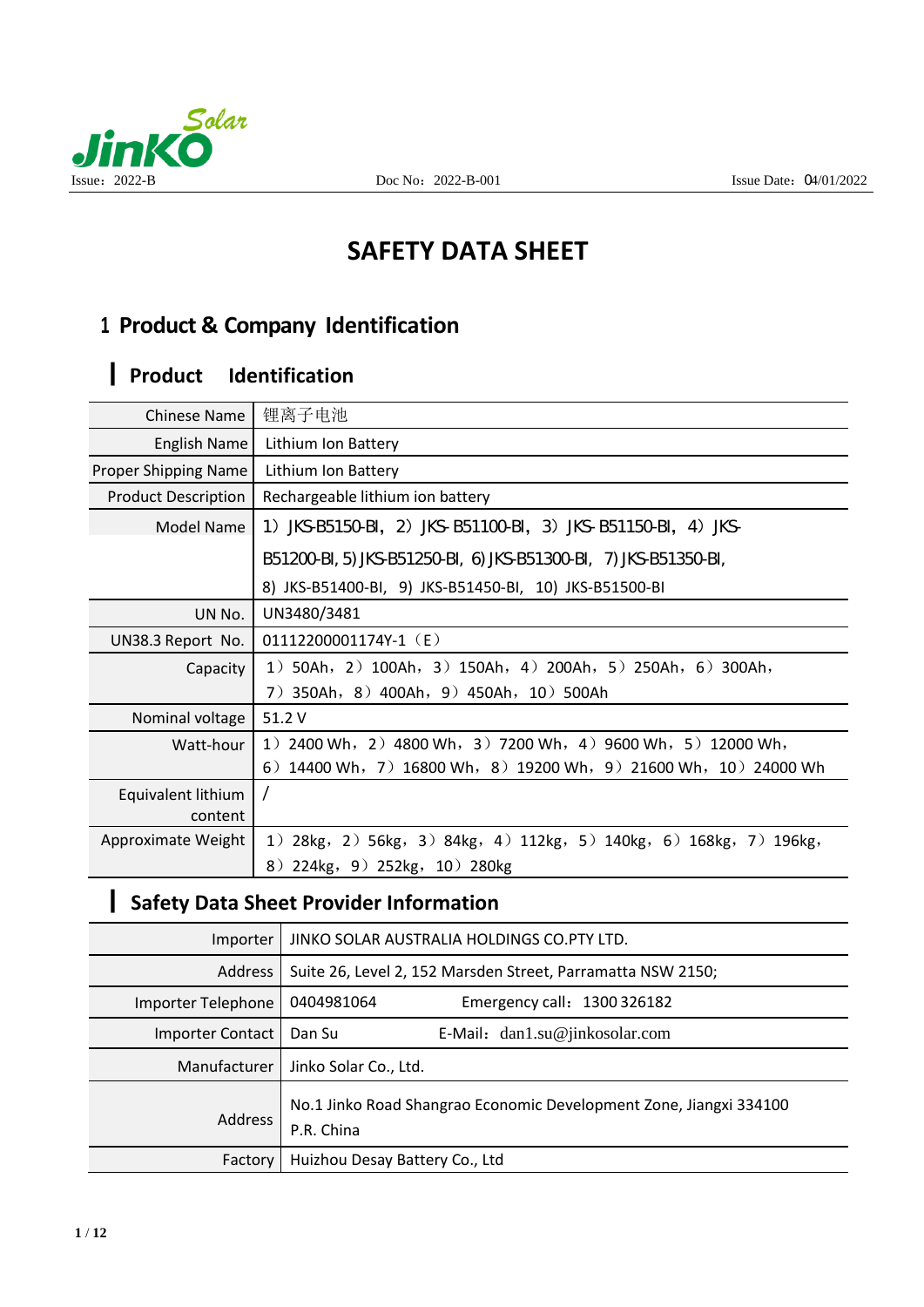

| Address                      | Building C, Yalun Company, Jinda Road, Huinan High-tech Industrial,<br>Park, Huiao Avenue, Huizhou, Guangdong, P.R. China |  |
|------------------------------|---------------------------------------------------------------------------------------------------------------------------|--|
| Postcodes                    | 518100                                                                                                                    |  |
| Telephone                    | +86 15779944623                                                                                                           |  |
| E-mail Address               | wenting.liu@jinkosolar.com                                                                                                |  |
| <b>Emergency call</b>        |                                                                                                                           |  |
| Emergency call   1300 326182 |                                                                                                                           |  |

## **2 Hazardous Identification**

| As a whole, the battery is not dangerous in the correct use. |                                                                                                                                                              |  |
|--------------------------------------------------------------|--------------------------------------------------------------------------------------------------------------------------------------------------------------|--|
| <b>Hazaed label</b>                                          | Class 9-lithium batteries                                                                                                                                    |  |
| Explosive risk                                               | This article does not belong to the explosion dangerous goods                                                                                                |  |
| Flammable risk                                               | This article does not belong to the flammable material                                                                                                       |  |
| Oxidation risk                                               | This article does not belong to the oxidation of dangerous goods                                                                                             |  |
| Toxic risk                                                   | This article does not belong to the toxic dangerous goods                                                                                                    |  |
| Radioactive risk                                             | This article does not belong to the radiation of dangerous goods                                                                                             |  |
| Mordant risk                                                 | This article does not belong to the corrosion of dangerous goods                                                                                             |  |
| other risk                                                   | This article is Lithium-polymer battery, Watt hour rate 2400 Wh, which belong to<br>the miscellaneous dangerous goods, as is described in IMDG CODE and IATA |  |
|                                                              | DGR.                                                                                                                                                         |  |

## **3 Composition /Information on Ingredients**

**Important note:** The battery should not be opened or burned. Exposure to the ingredients contained within or their combustion products could be harmful.

#### **PACK Composition**

| <b>MATERIAL OR INGREDIENT</b>                                               |
|-----------------------------------------------------------------------------|
| Container, Steel Support and Control System (Note: Non-dangerous chemical)  |
| Batteries (The composition of the battery reference to the following table) |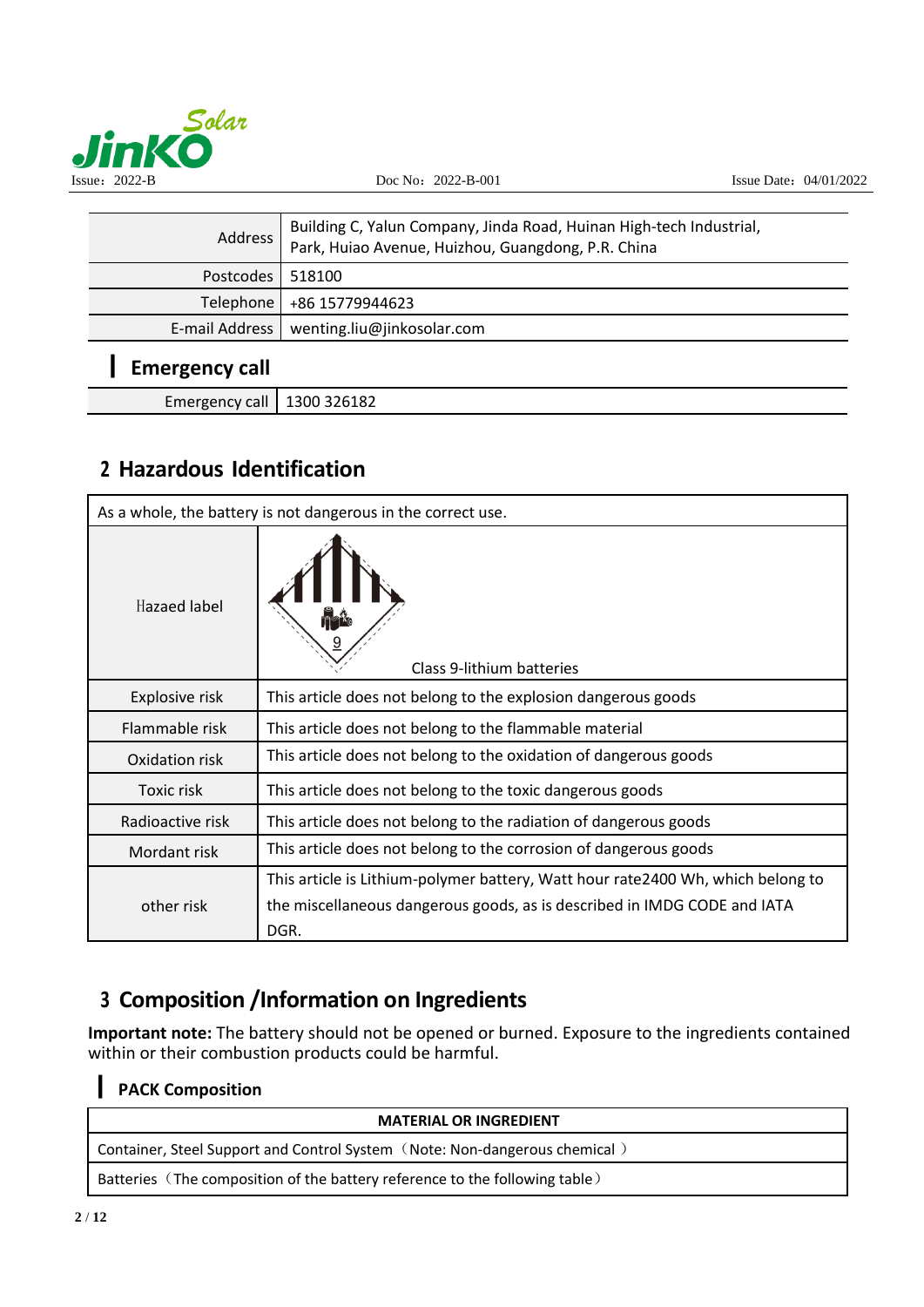

## 丨 **Composition of battery**(**Note: The percent in following table is only for the weight of battery**)

| Component                 | Content/%    | CAS No.    | Remark              |
|---------------------------|--------------|------------|---------------------|
| Polypropylene             | 1.55         | 9003-07-0  | $(C_3H_6)$ n        |
| <b>Glass Fiber</b>        | 0.62         | 65997-17-3 |                     |
| Compatibilizer            | 0.12         | <b>NA</b>  |                     |
| <b>Flame Retardants</b>   | 0.74         | <b>NA</b>  |                     |
| Zinc                      | 0.01         | 7440-66-6  | Zn                  |
| Iron                      | 0.05         | 7439-89-6  | Fe                  |
| Aluminum                  | 11.86        | 7429-90-5  | Al                  |
| Copper                    | 16.58        | 7440-50-8  | Cu                  |
| Lithium Iron Phosphate    | 27.71        | 15365-14-7 | LiFePO <sub>4</sub> |
| Carbon (proprietary)      | 12.92        | 7782-42-5  | C                   |
| Separator (proprietary)   | 3.73         | 9003-07-0  | $(C_3H_6)$ n        |
| Electrolyte (proprietary) | 23.06        | <b>NA</b>  | $L$ iFP $_6$        |
| Polyvinyl Chloride        | 0.2          | 9002-86-2  | $(C_2H_3Cl)_n$      |
| Polyphenylene Ether       | 0.25         | 24938-59-9 |                     |
| Polyester Flber           | 0.6          | 25038-59-9 |                     |
| Plumbum                   | Not Detected | 7439-92-1  | Pb                  |
| Cadmium                   | Not Detected | 7440-43-9  | Cd                  |
| Mercury                   | Not Detected | 7439-97-6  | Hg                  |

#### **4 First Aid Measures**

### 丨 **First Aid Measures**

Under normal conditions of use, the battery is hermetically sealed.

| <b>Eye Contact</b>  | The ingredients in the battery can cause severe allergies and chemical burns. Open the<br>upper and lower eyelids immediately and rinse the eyes with water for more than 15<br>minutes until no chemical remains. Then seek medical attention immediately.                                         |
|---------------------|-----------------------------------------------------------------------------------------------------------------------------------------------------------------------------------------------------------------------------------------------------------------------------------------------------|
| <b>Skin Contact</b> | The ingredients in the battery may cause skin irritation or chemical burns. Remove<br>contaminated clothing and wash skin with soap and water. Seek medical attention if<br>chemical burns or irritation persists.                                                                                  |
| Ingestion           | Ingesting the battery is harmful. The composition of the battery can cause severe<br>chemical burns in the mouth, esophagus, and gastrointestinal tract. Do not<br>induce vomiting or food or drink if you ingest the battery or disassemble the<br>battery. Seek<br>medical attention immediately. |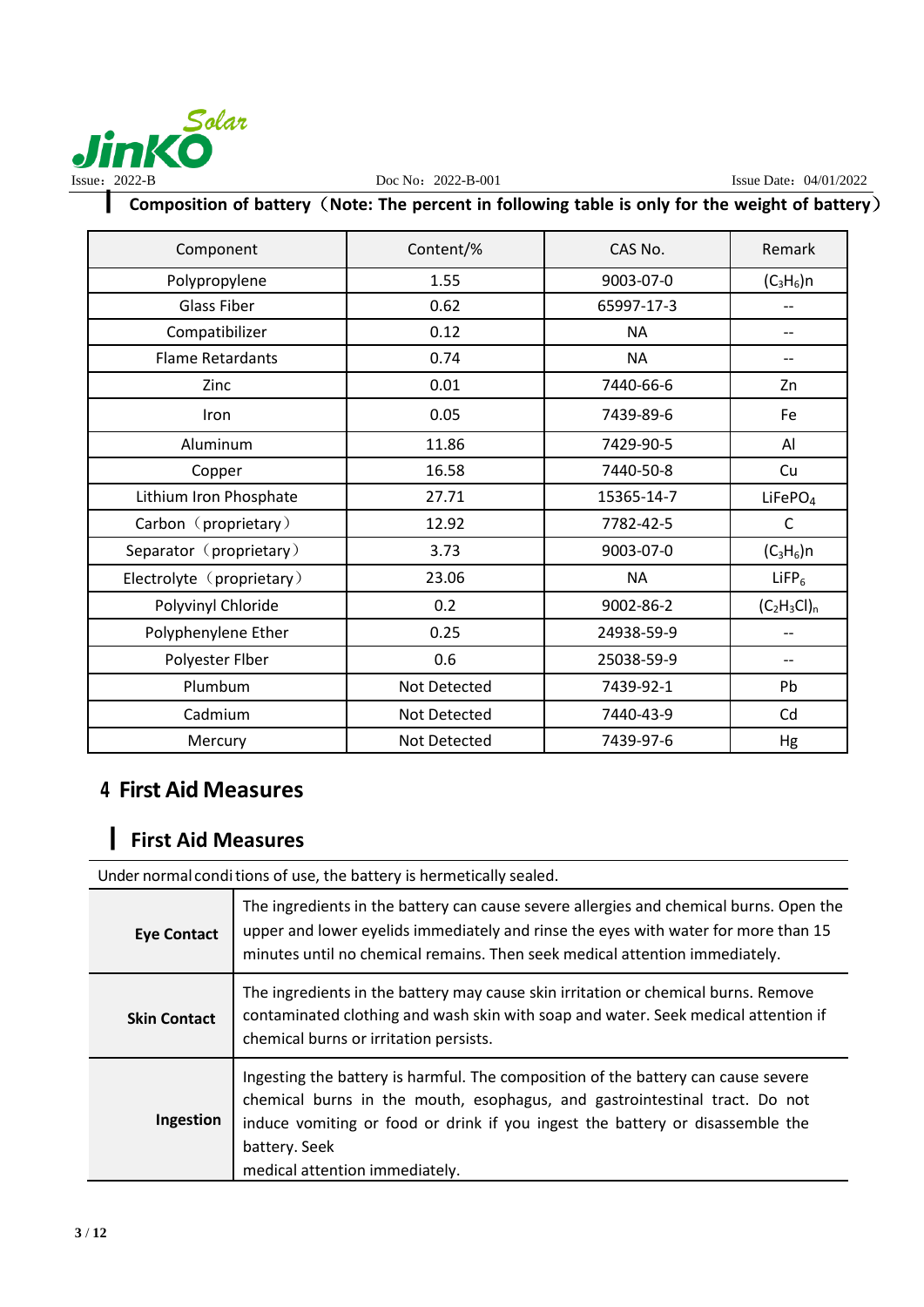

|                   | Ingredients in the battery may cause respiratory allergies, and inhalation of vapor may |
|-------------------|-----------------------------------------------------------------------------------------|
| <b>Inhalation</b> | cause upper respiratory tract and lung allergies. Breathe fresh air and seek            |
|                   | medical attention immediately.                                                          |

## **5 Fire Fighting Measures**

## 丨 **Extinguishing media**

| Suitable fire extinguishing medium    | Water or water mist, sand, fire blanket, dry powder or carbon dioxide<br>fire extinguisher |
|---------------------------------------|--------------------------------------------------------------------------------------------|
| Inappropriate extinguishing<br>medium | None                                                                                       |

## 丨 **Special hazards arising from this substance or mixture**

| In transportation and test engineering, risk factors such as electric box drop, extrusion, puncture,<br>metal |
|---------------------------------------------------------------------------------------------------------------|
| short circuit, liquid immersion may occur, and electric shock and fire risk may occur;                        |
| If in a confined space, there may be a risk of gas explosion.                                                 |
| Liquids leaking from accidents, including improper handling of fire water, pose a risk of environmental       |
| pollution.                                                                                                    |

## 丨 **Material prepare & training**

**Material prepare**

|                         | Water mist fire extinguisher: use 1 9-liter water mist fire extinguisher or 2 6-liter water mist fire<br>extinguishers per 500KWH, which can extinguish ABCE fire (solid, non-flammable liquid, gas, electrical<br>fire under 36KV). Or carry electric or manualsprayers as water mist extinguishers. Suspension type<br>water - based fire extinguisher can be hung above the two cargoes.                                                                |
|-------------------------|------------------------------------------------------------------------------------------------------------------------------------------------------------------------------------------------------------------------------------------------------------------------------------------------------------------------------------------------------------------------------------------------------------------------------------------------------------|
| $\overline{2}$          | Waterproof supplies: raincoat, rain boots, rubber gloves; Plastic wrap. Rags.                                                                                                                                                                                                                                                                                                                                                                              |
| $\overline{\mathbf{3}}$ | PPE: mask, high temperature gloves, safety glasses, half mask.                                                                                                                                                                                                                                                                                                                                                                                             |
| 4                       | Smoke exhaust tools: every 20 meters 1 wall smoke exhaust fan, or mobile smoke exhaust fan. The<br>vehicle has ventilation holes.                                                                                                                                                                                                                                                                                                                          |
| 5                       | Explosion-proof tools: keep open, such as open environment, vehicles/equipment not airtight. The<br>test must be closed equipment, such as high temperature furnace, high and low temperature impact<br>test instrument. Copper foil with a diameter of 200mm and a thickness of 8 microns shall be placed on<br>the equipment as pressure relief film. Room wall every 20 meters to have a fan, fan displacement at<br>least 5,000 cubic meters per hour. |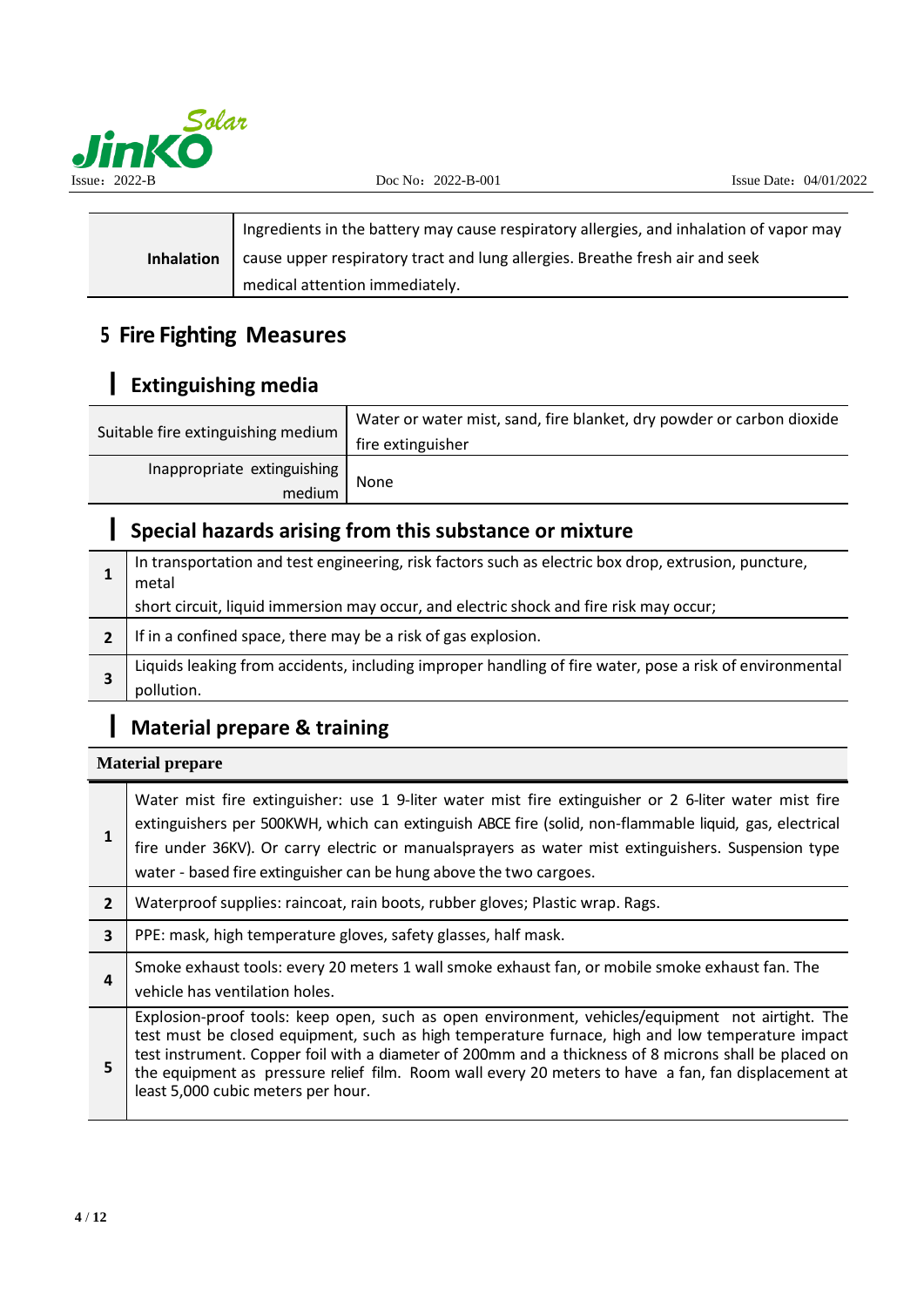

| Issue: $2022-B$         | Doc No: 2022-B-001                                                                                                                                                                                                                                       | Issue Date: 04/01/2022 |
|-------------------------|----------------------------------------------------------------------------------------------------------------------------------------------------------------------------------------------------------------------------------------------------------|------------------------|
| 6                       | Neutralizing materials: prepare 10 kg of lime powder every 500KWH to neutralize the outflow<br>electrolyte. The electrolyte will form HF at 8% of the weight when encountering water. Neutralize with<br>alkaline materials.                             |                        |
| 7                       | Voltage measurement: multi-meter. Physically seal the current protection to avoid explosion of<br>instrument by mistake.                                                                                                                                 |                        |
|                         | <b>Training skills</b>                                                                                                                                                                                                                                   |                        |
| $\mathbf{1}$            | Turn on or move fan to exhaust smoke                                                                                                                                                                                                                     |                        |
| $\overline{2}$          | Put out the fire with water mist extinguisher after wearing waterproof appliance. Measure the<br>voltage with multi-meter after the battery is dried. After the test voltage is normal, wrap the<br>insulation with plastic wrap, and then transport it. |                        |
| 3                       | The leaked electrolyte is neutralized with lime or NaOH powder at a ratio of 8% by weight                                                                                                                                                                |                        |
| 4                       | Use multi-meter to test voltage, pay special attention not to use the wrong gear (to physically close<br>the<br>current block), to prevent instrument explosion                                                                                          |                        |
|                         | Fire extinguishing precautions and protective measures                                                                                                                                                                                                   |                        |
| $\mathbf{1}$            | Alarm immediately when battery smoke or combustion is detected                                                                                                                                                                                           |                        |
| $\overline{2}$          | Wear protective equipment, including respirators and masks. If water is used, PPE should include<br>raincoats, rain boots, insulated gloves, etc.                                                                                                        |                        |
| $\overline{2}$          | Cut off the power supply                                                                                                                                                                                                                                 |                        |
| $\overline{\mathbf{3}}$ | Using solid fire extinguishers, it is recommended to use fire extinguishers in the following order:<br>water or mist, sand, fire blanket, dry powder, carbon dioxide fire extinguishers;                                                                 |                        |
| 4                       | Exhaust smoke through fans or air circulation.                                                                                                                                                                                                           |                        |
| 5                       | Drying, neutralizing. Dry by fan, if water is used, neutralize with calcium hydroxide.                                                                                                                                                                   |                        |

### **6 Accidental ReleaseMeasures**

**On-site :** Place the material a suitable container and alert the local police.

In water: When the battery pack is in water, there is a risk of slight electric shock; when electrolyzing water, hydrogen will be generated. Ventilation must be maintained to prevent hydrogen accumulation and explosion in closed space. If possible, remove the batteries or modules from the water and alert the local police.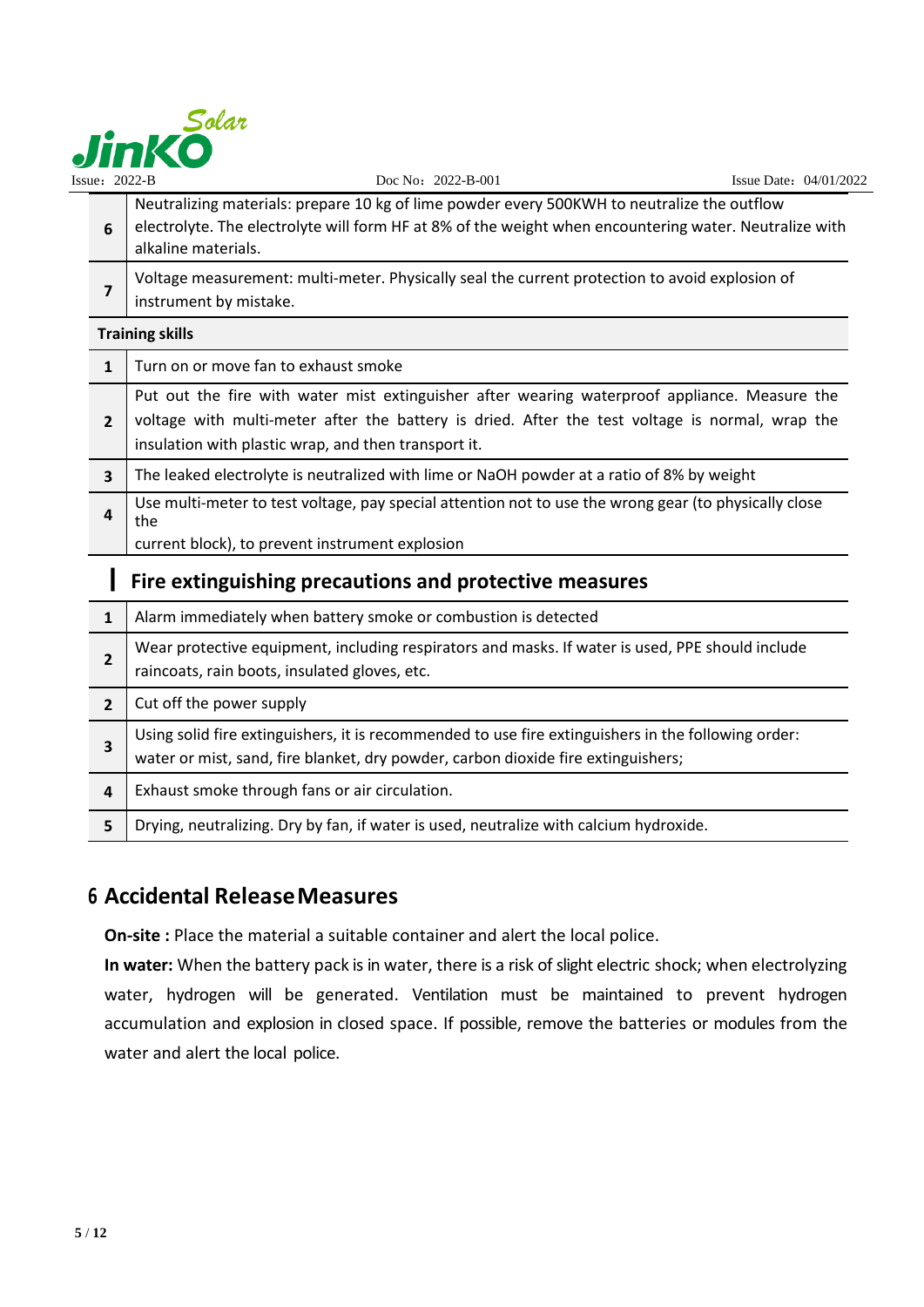

#### **7 Handling & Storage**

One of the most important risks in the transportation of batteries and battery power equipment is the short circuit of batteries caused by contact between the two poles of batteries with other batteries, metal objects or other conductors. Therefore, packaged batteries and battery cells must be separated in an appropriate way to prevent short circuit and electrode damage. In addition, batteries and battery cells must be packaged in strong external packaging or installed inequipment.

#### 丨 **Handling**

| $\mathbf{1}$   | Do not make excessive physical impact or vibration on batteries.                                                                                                                                                                                                                                                                       |
|----------------|----------------------------------------------------------------------------------------------------------------------------------------------------------------------------------------------------------------------------------------------------------------------------------------------------------------------------------------|
| $\overline{2}$ | Short circuit should be avoided, although a few seconds of short circuit will not have a serious impact<br>on the battery. A long short circuit can cause the battery to lose energy quickly and generate enough<br>heat to burn the shell.                                                                                            |
| 3              | The sources of short circuit include the random placement of batteries in bulk containers or various<br>metal objects used in battery assembly on equipment. In order to minimize the risk of short circuit of<br>batteries, the protection measures of batteries should be provided when the batteries are transported<br>and stored. |
| 4              | Batteries cannot be disassembled or deformed.                                                                                                                                                                                                                                                                                          |
| 5              | Do not expose the battery to water when it breaks. Operators need insulation protection when<br>handling battery packs that exceed 50V.                                                                                                                                                                                                |
|                | <b>Storage</b>                                                                                                                                                                                                                                                                                                                         |
|                | When lithium-ion batteries are stored for a long time, their charging capacity should be between 25%                                                                                                                                                                                                                                   |

| л. | writen infinitivities are stored for a long time, their charging capacity should be between 25%<br>and 75%. |
|----|-------------------------------------------------------------------------------------------------------------|
|    |                                                                                                             |

| $2^{\circ}$    | Store in a cool, dry and well ventilated area.                                           |
|----------------|------------------------------------------------------------------------------------------|
| 3              | Excessive temperature can lead to a series of battery problems, such as leakage or rust. |
| $\overline{a}$ | Do not put batteries in open fire.                                                       |

#### **8 Exposure Control/Personal Protection**

**Important note** : The lithium battery is normally sealed and the powder has no fluidity and will not pose a danger to the contact person. It is strictly forbidden for non-professionals to dismantle batteries or cores without permission.

#### 丨 **Engineering Control**

Keep away from heat sources and fires and store in dry and cool areas.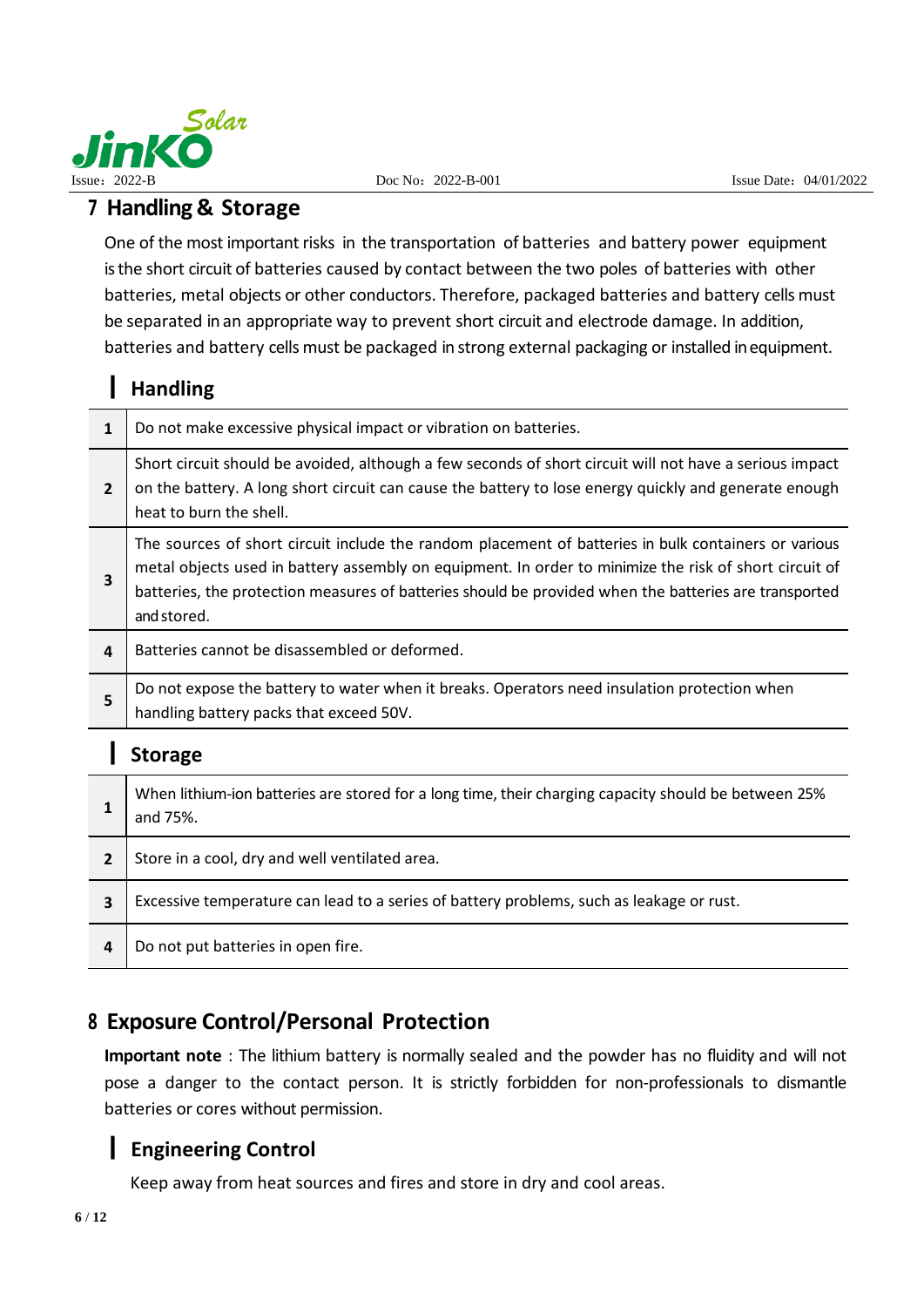

### **9 Physical/Chemical Properties**

## 丨 **Physical/Chemical Properties**

| Physical state                | Solid          |
|-------------------------------|----------------|
| Color                         | Not Applicable |
| Odor                          | No Odor        |
| Flash point                   | Not Applicable |
| Solubility in ethanol soluble | Not Applicable |
| <b>Boiling Point</b>          | Not Applicable |
| Solubility in water:          | Not Applicable |
| Vapor pressure                | Not Applicable |
| <b>Explosion limit</b>        | Not Applicable |
| Auto flammability             | Not Applicable |
| <b>Melting Point</b>          | Not Applicable |
| <b>Freezing Point</b>         | Not Applicable |

### **10 Stability & Reactivity**

#### 丨 **Stability &Reactivity**

| Good stability at standard temperature.<br>Stability      |                                                                                          |
|-----------------------------------------------------------|------------------------------------------------------------------------------------------|
| Reactivity<br>None                                        |                                                                                          |
| Do not touch water or acidic substances.<br><b>Notice</b> |                                                                                          |
|                                                           | Products after decomposition: If the aluminum foil packaging of the battery is damaged,  |
|                                                           | then do not contact strong oxidants, acidic substances and high temperature environment, |
|                                                           | and the electrolyte may volatilize to form hydrogen fluoride.                            |

#### **11 Toxicological information**

No toxic substances will be produced during routine operation and use.

## **12 Ecological information**

If batteries are to be scrapped, they should be selected and disposed of by professional companies.

#### **13 Disposal considerations**

Batteries cannot be discarded directly into sewers or directly discharged into the environment. They should be recycled and treated in accordance with local laws and regulations.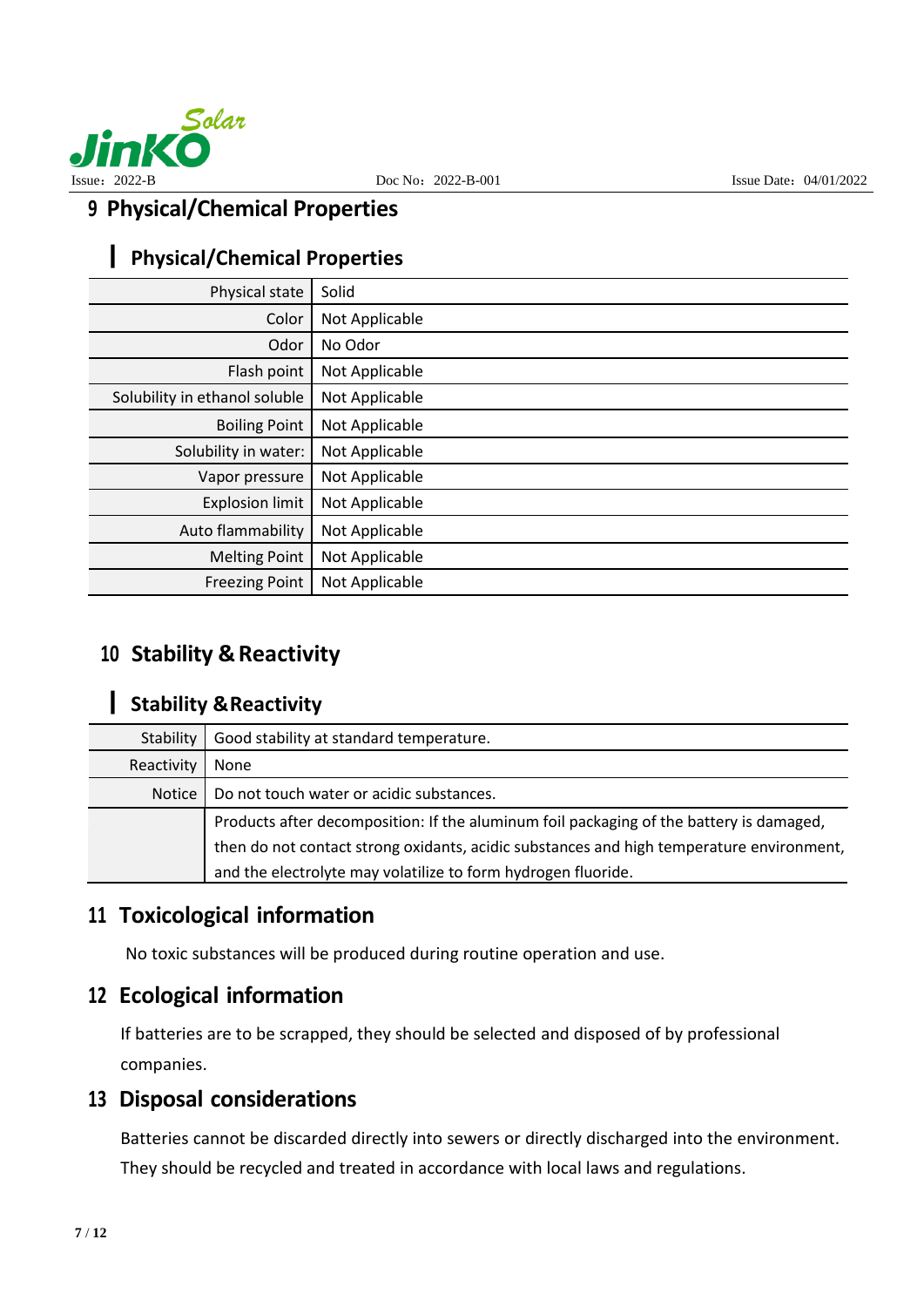



### **14 Transport Information**

#### 丨 **Air transportation**

The lithium battery should accord with the International Air Transport Association (IATA DGR 62nd Edition) requirements for transportation. The battery or cell should be packed and signed as following table. (If the cell's power less than 20Wh or battery's power less than 100Wh and the package according with PI-965 Section  $II$ , it is not classified as dangerous cargo)

| UN NO.        | Proper<br>Shipping<br>Name                           | Power                                  | Package requirements                                                                                                                                                                               | Label which need to paste                                                                   |
|---------------|------------------------------------------------------|----------------------------------------|----------------------------------------------------------------------------------------------------------------------------------------------------------------------------------------------------|---------------------------------------------------------------------------------------------|
|               | lithium ion<br>batteries                             | Cells > 20Wh<br>Batteries > 100Wh      | PI965 Section IA Limit per<br>package: Pax<br>$A/C =$ Forbidden CAO $\leq$ 35 kg                                                                                                                   | Class9 lithium battery hazard<br>label<br>Cargo Aircraft Only label                         |
|               |                                                      | Cells<20Wh<br>Batteries < <a>100Wh</a> | PI965 Section IB<br>NOTE: Use "IB" if<br>package exceeds Section II<br>Limits<br>Limit per package:                                                                                                | Class9 lithium battery hazard<br>label<br>lithium battery mark Cargo<br>Aircraft Only label |
| <b>UN3480</b> |                                                      |                                        | Pax A/C=Forbidden CAO<br>$\leq 10$ kg                                                                                                                                                              |                                                                                             |
|               |                                                      | Cells<20Wh<br>Batteries <100Wh         | PI965 Section II<br>Limit per package:<br>$\leq$ 2.7 Wh = 2.5kg; or<br>cells $> 2.7$ Wh $\leq 20$ Wh<br>$= 8$ cells; or<br>batteries $> 2.7Wh \le 100 Wh$<br>$= 2$ batteries;<br>Pax A/C=Forbidden | lithium battery mark<br>Cargo Aircraft Only label                                           |
| <b>UN3481</b> | Lithium ion<br>batteries<br>containedin<br>equipment | Cells > 20Wh<br>Batteries > 100Wh      | PI967 Section I Limit per<br><b>package:</b> Pax $A/C \leq 5$ kg<br>$CAO \leq 35 kg$                                                                                                               | Class9 lithium battery hazard<br>label                                                      |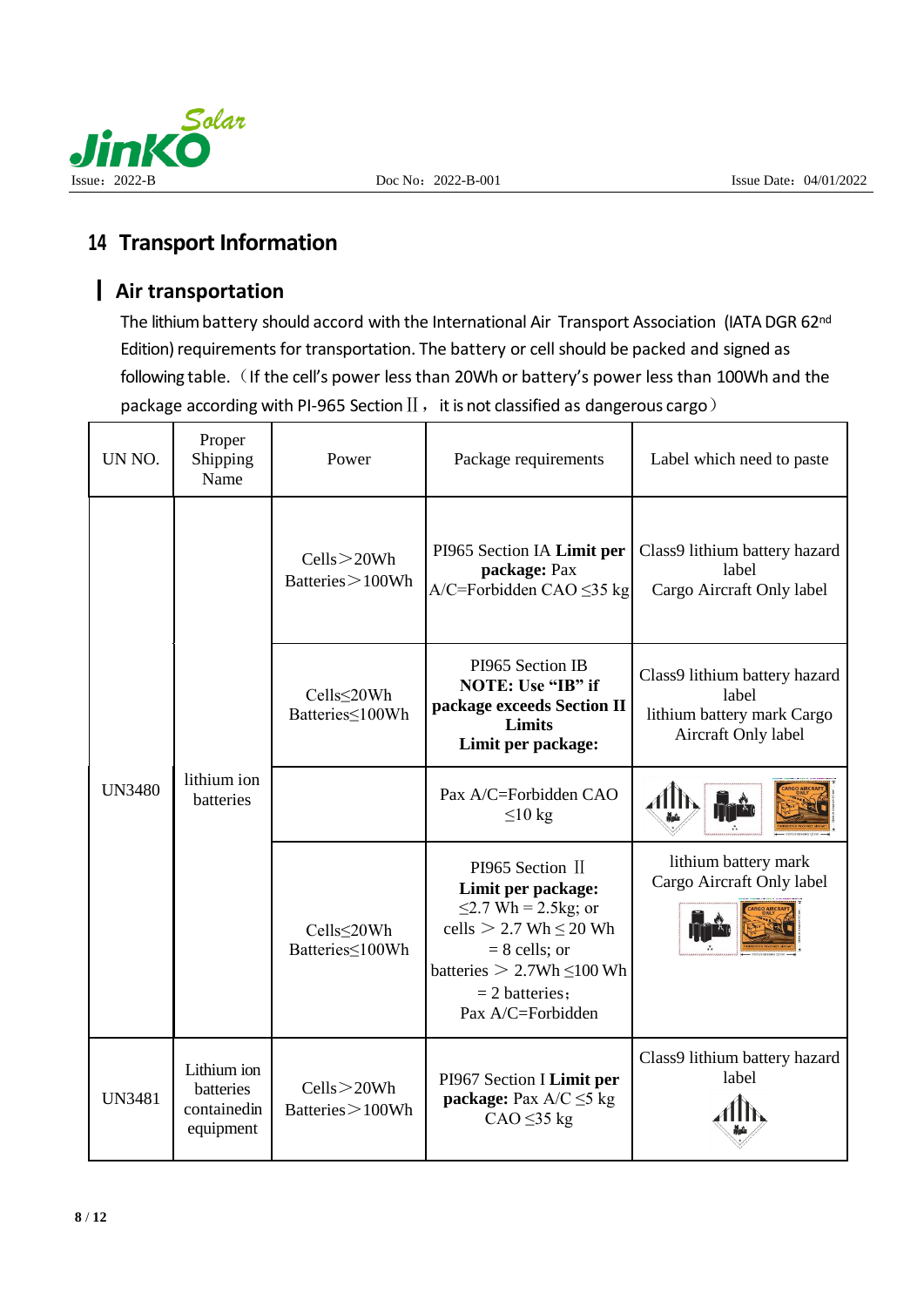

| Issue: $2022-B$ |               |                                                     | Doc No: $2022 - B - 001$               |                                                                                                                                                                                                        | Issue Date: 04/01/2022                                                                             |  |
|-----------------|---------------|-----------------------------------------------------|----------------------------------------|--------------------------------------------------------------------------------------------------------------------------------------------------------------------------------------------------------|----------------------------------------------------------------------------------------------------|--|
|                 |               |                                                     | Cells≤20Wh<br>Batteries < <a>100Wh</a> | PI967 Section II Limit per<br><b>package:</b> Pax $A/C \le 5$ kg<br>$CAO \leq 5$ kg                                                                                                                    | lithium battery mark                                                                               |  |
|                 | <b>UN3481</b> | lithiumion<br>batteries<br>packed with<br>equipment | Cells > 20Wh<br>Batteries > 100Wh      | PI966 Section I Limit per<br><b>package:</b> Pax $A/C \leq 5$ kg<br>$CAO \leq 35 kg$                                                                                                                   | Class9 lithium battery hazard<br>label                                                             |  |
|                 |               |                                                     | Cells≤20Wh<br>Batteries < <a>100Wh</a> | PI966 Section II Limit per<br>package: Pax $A/C \leq 5$ kg<br>$CAO \leq 5$ kg                                                                                                                          | lithium battery mark                                                                               |  |
|                 | <b>Notes</b>  |                                                     |                                        |                                                                                                                                                                                                        |                                                                                                    |  |
| $\mathbf{1}$    |               |                                                     |                                        | Cells and/or batteries at a SOC of greater than 30% of their rated capacity may only be shipped with<br>the approval of the State of Origin and the State of the Operator under the written conditions |                                                                                                    |  |
|                 |               | established by those authorities.                   |                                        |                                                                                                                                                                                                        | Packages prepared according to Section II of PI965 must be offered to the operator separately from |  |

| $\mathbf{2}$ |                                                                                                  |
|--------------|--------------------------------------------------------------------------------------------------|
|              | other cargo and must not be loaded into a unit load device before being offered to the operator. |

| The lithium core and battery goods required by the packaging specification PI965 and PI968 II shall |
|-----------------------------------------------------------------------------------------------------|
| not be packed in the same outer package as other dangerous goods.                                   |

|                         | TIOL DE DUCKEU III LITE SUITE OUTER DUCKURE US OTHER UNITREFOUS ROOUS.                                 |  |  |
|-------------------------|--------------------------------------------------------------------------------------------------------|--|--|
|                         | Ban lithium ion battery (UN 3480, PI965 Section IA or IB) and lithium batteries (3090, UN PI968        |  |  |
| 4                       | Section IA or IB) with category 1 explosive material (except ammunition) 1.4, 2.1 flammable gas,       |  |  |
|                         | flammable liquid, 4.1 3 flammable solid, 5.1 class antioxidant and other dangerous goods packaging in  |  |  |
|                         | the same package.                                                                                      |  |  |
|                         | Ensure that the equipment cannot be moved in the oter packing; If there are more than one piece of     |  |  |
| 5                       | equipment in the package, it must be packed tightly together to prevent damage caused by contact       |  |  |
|                         | with                                                                                                   |  |  |
|                         | other equipment in the package.                                                                        |  |  |
|                         | Do not damage or mishandle this package. If package is damaged, batteries must be quarantined,         |  |  |
| 6                       | inspected, and repacked.                                                                               |  |  |
|                         | Cells and batteries identified by the manufacturer as being defective for safety reasons, or that have |  |  |
| $\overline{\mathbf{z}}$ | been damaged, that have the potential of producing a dangerous evolution of heat, fire or short        |  |  |
|                         | circuit                                                                                                |  |  |

are forbidden for transport.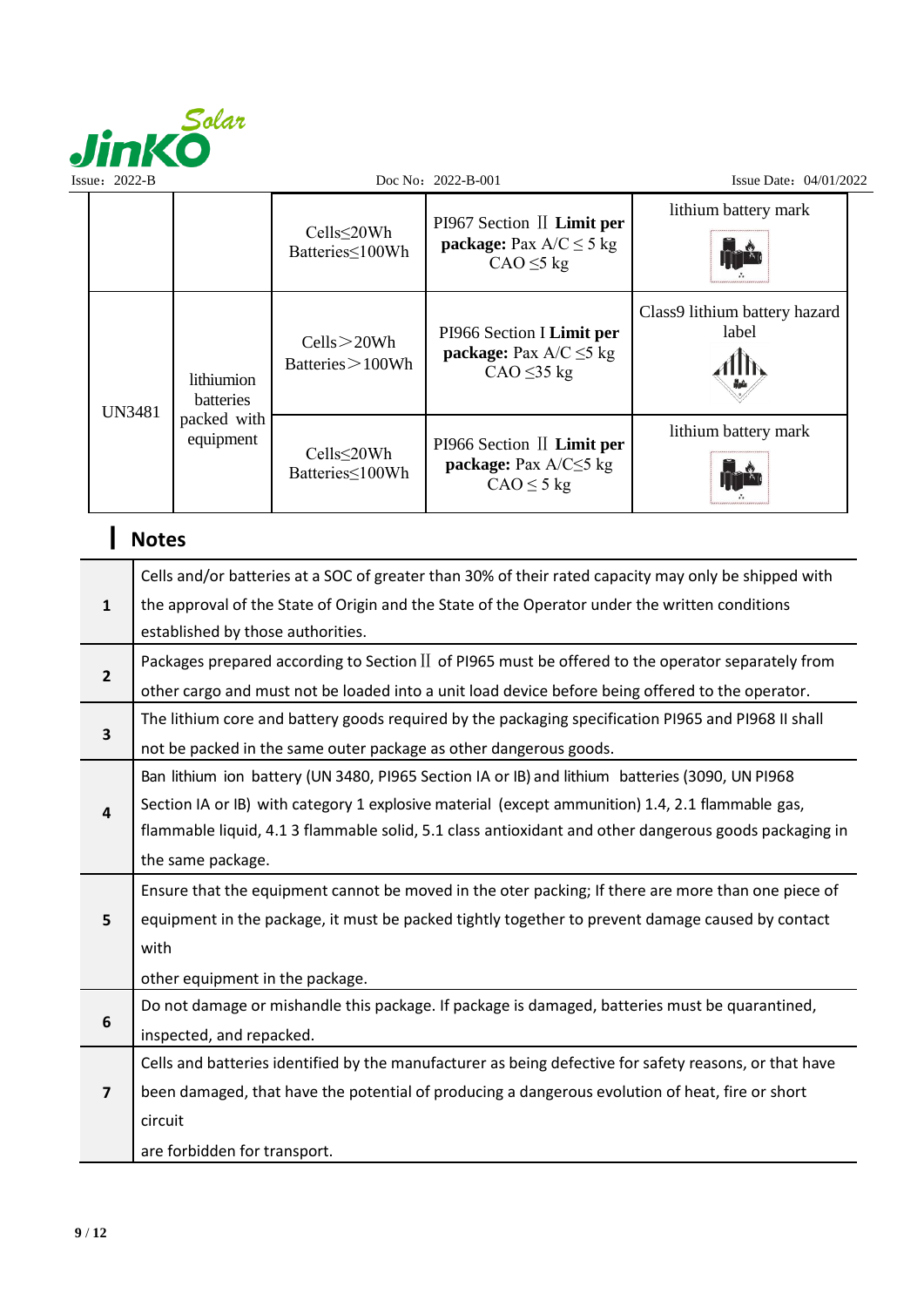

|    | Waste lithium batteries and lithium batteries being shipped for recycling or disposal are prohibited |
|----|------------------------------------------------------------------------------------------------------|
| 8  | from air transport unless approved by the appropriate national authority of the State of origin and  |
|    | the State of the operator.                                                                           |
|    | The lithium battery should pass the UN38.3 test, if the battery cannot pass the testing, it cannot   |
| 9  | transport, should redesign.                                                                          |
|    | The new lithium battery operating mark allows to be 100mm x 100mm square, the minimum mark size      |
| 10 | is 100mm x70mm.                                                                                      |

## 丨 **Ocean shipping**

- > Transportation refers to the IMDG CODE 39-18 Edition, which are managed according to UN NO 3480/3481 and packaged in the second category. Firm installation, isolation from each other, short circuit prevention, packages with more than 24 lithium cells or 12 lithium batteries: special procedures to be followed when damaged must be marked; special procedures document to be followed when damaged is available on board.
- > The clause 188 of IMDG CODE 39-18 Edition required:
- (1) The watt-hour rating of lithium ion cell is less than 20 Wh and the watt-hour rating of lithiumion battery is less than 100 Wh is not classified as dangerous cargo,but each package shall be marked with below lithium battery mark.
- (2) Must be packed in inner packagings that completely enclose the cell and battery(not applicable when contained in equipment), inner packagings shall be packed in strong outer packagings that in accordance with < Model Regulation>4.1.1.1、4.1.1.2、4.1.1.5.
- (3) Must be protected so as to prevent short circuits, including preventing short circuits caused by contact with conductive materials in the same container.
- $\triangleright$  The clause 230 of IMDG CODE 39-18 Edition required:
- (1) The model of each lithium ion cell and battery should meets all testing requirements under Part III, subsection 38.3 of <UN Manual of Tests and Criteria>.
- (2) Shall be equipped with safe exhaust equipment, prevent violent rupture under normal transportation conditions.
- (3) Shall be equipped with effective devices to prevent external short circuit. For more information, Call: +86-0793-8588188.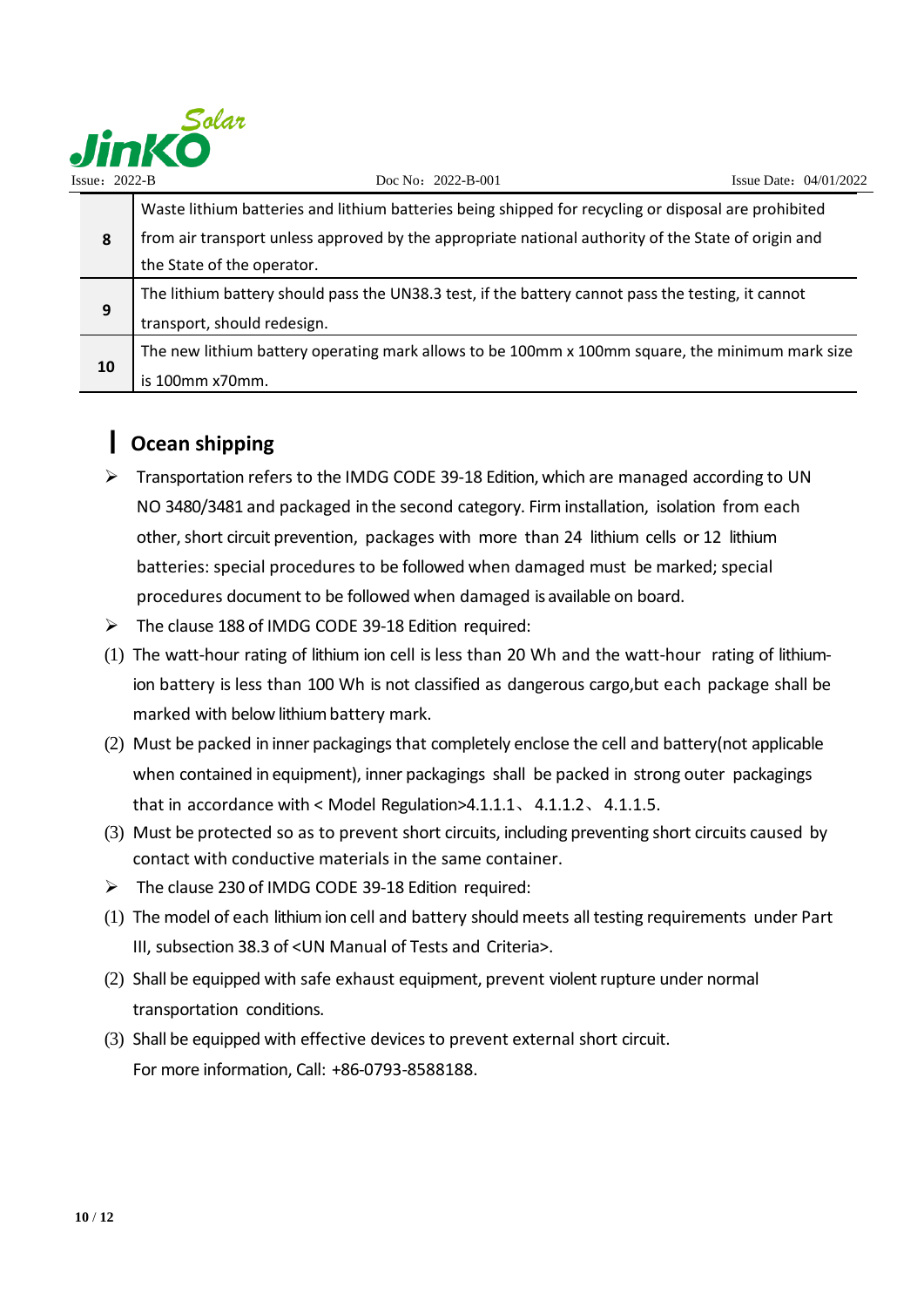

# **15 Regulatory Information**

| Regulatory Information   | See ACGIH exposure limits information as noted in Section3                                                                                                                                                                                |
|--------------------------|-------------------------------------------------------------------------------------------------------------------------------------------------------------------------------------------------------------------------------------------|
| US.                      | This SDS meets/exceeds OSHA requirements.                                                                                                                                                                                                 |
| International            | This SDS conforms to European Union (UN), the International Standards<br>Organization (ISO) and the International Labor Organization (ILO) and as<br>documental in ANSI (American National Standards Institute) Standard Z400.1-<br>2010. |
| Air transportation       | According to Civil aviation industry standard MH/T1020-2018 Lithium Battery<br>Air Transport Standard and IATA DGR and ICAO. The international transport and<br>commodity inspection is used this standard at the moment (IMDG CODE),     |
| Ocean shipping           | According to International Maritime Dangerous Goods Code to transport and<br>According to the requirements of UN NO 3480/3481 to management the goods.                                                                                    |
| Land transportation      | According to List of Dangerous Goods (GB12268).                                                                                                                                                                                           |
| Avoid electrical shock I | According to Standard for Electrical Safety in the Workplace, NFPA-70E.                                                                                                                                                                   |

# **16 Other Information**

# 丨 **Charging and labeling**

|                          | The battery can be recharged repeatedly. Please use the original battery charger. Do   |
|--------------------------|----------------------------------------------------------------------------------------|
|                          | not use modified or damaged battery chargers. When the charge exceeds the              |
| <b>Charging</b>          | prescribed charging time, the charge can be stopped to prevent the battery from        |
|                          | overcharging. Charging temperature should be between 0 and 45 (32°F and 113°           |
|                          | F). There is normal heating phenomenon in the process of battery charging.             |
|                          | When the voltage exceeds the specified value, it is limited by the internal protection |
| <b>Charging Voltages</b> | circuit of the battery. If the protective circuit is damaged, please stop using it.    |
| and Currents             | Please charge and discharge under specified voltage and current. If the battery        |
|                          | voltage drops                                                                          |
|                          | below the specified minimum voltage, please stop using it.                             |
| <b>Warning</b>           | Chargers provided by the equipment manufacturer shall be used and used in              |
|                          | accordance with the operating guidelines. It is forbidden to open the battery, close   |
|                          | to the source of fire, and short circuit, which may cause fire, explosion, leakage and |
|                          | personal injury.                                                                       |